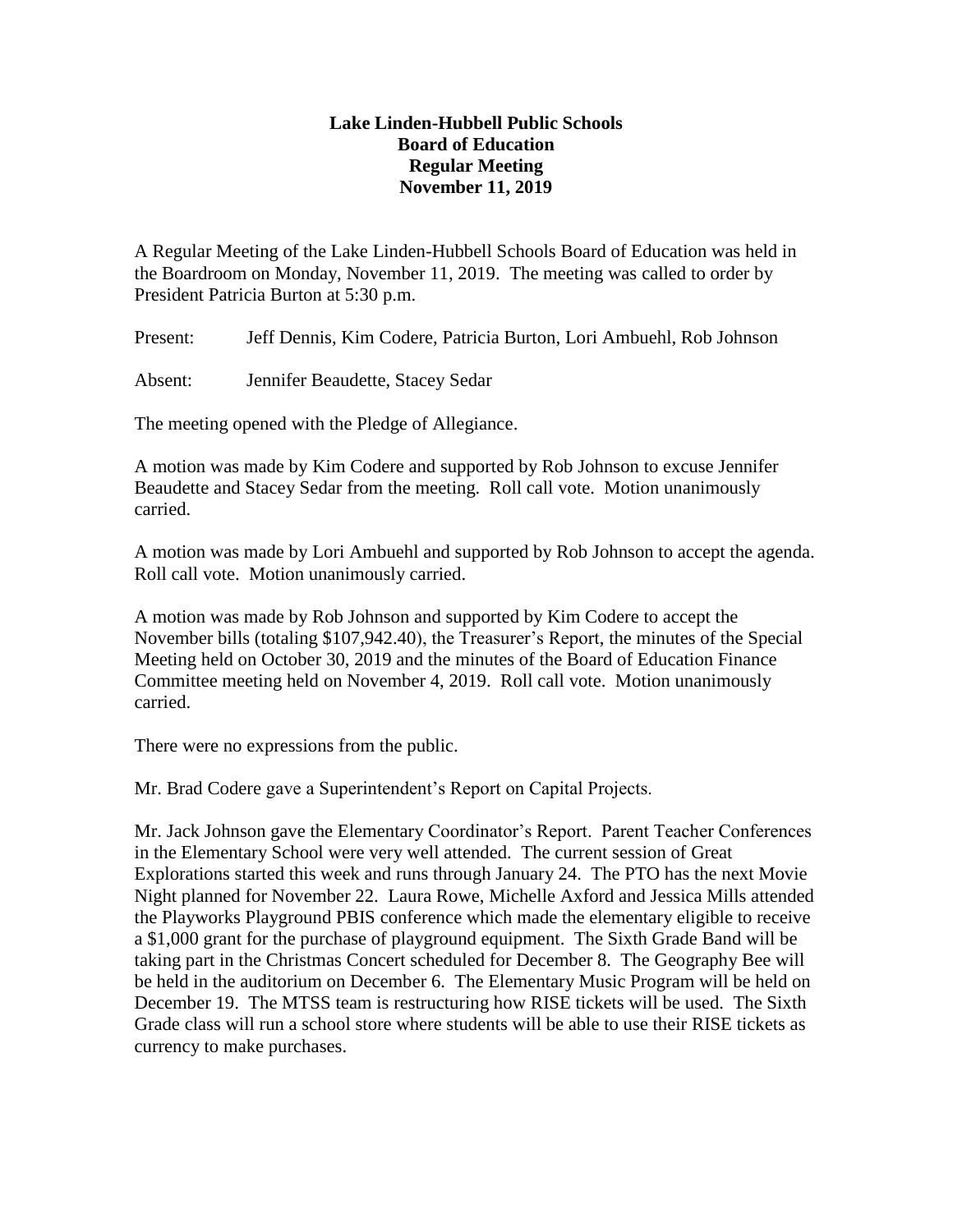Mr. Brad Codere gave a K-12 Principal's Report. Parent Teacher Conferences were not as well attended in the Middle/High School which is likely due to the fact that parents are able to use Power School to stay up to date on their child's grades. The first of two required tornado drills took place on November 8. The  $25<sup>th</sup>$  Annual Veteran's Day Assembly was held this morning. Area veterans along with the Student Council and High School Band put the program together. The Band Concert will be held on December 8 and will feature students in grades 6-12.

Mr. Jack Kumpula gave an Athletic Director's Report.

Mr. Joe Heide gave a Maintenance Report.

Mr. Chris Koskiniemi gave a Transportation Report.

A motion was made by Kim Codere and supported by Rob Johnson to approve the attendance of Robert Miller at the Michigan Music Conference to be held in Grand Rapids, Michigan on January 16-18, 2020. Roll call vote. Motion unanimously carried.

Kim Codere gave a report on the Board of Education Finance Committee meeting that was held on November 4, 2019.

A motion was made by Kim Codere and supported by Lori Ambuehl to recognize student athletes, teams and coaches for honors earned during the 2019 Varsity Football and Volleyball seasons. Roll call vote. Motion unanimously carried.

A motion was made by Lori Ambuehl and supported by Jeff Dennis to impose a Summer property tax levy to collect property taxes, including debt services, upon property located within the School District, and continuing from year to year until specifically revoked by this Board of Education. Roll call vote. Motion unanimously carried.

A motion was made by Jeff Dennis and supported by Rob Johnson to approve the District audit report for the District accounts/funds as submitted by Sturos, CPA, P.C. for the fiscal year ended June 30, 2019. Roll call vote. Motion unanimously carried.

A motion was made by Lori Ambuehl and supported by Rob Johnson to approve the District Goals as presented. Roll call vote. Motion unanimously carried.

Other:

A Policy Committee meeting will probably need to be scheduled in the next month or so. Committee members will be contacted to set a date and time.

MASB is offering a CBA class on Parliamentary Procedure for Board Members via teleconference at the Copper Country ISD on December 2. Interested Board members should contact the Superintendent's office to register.